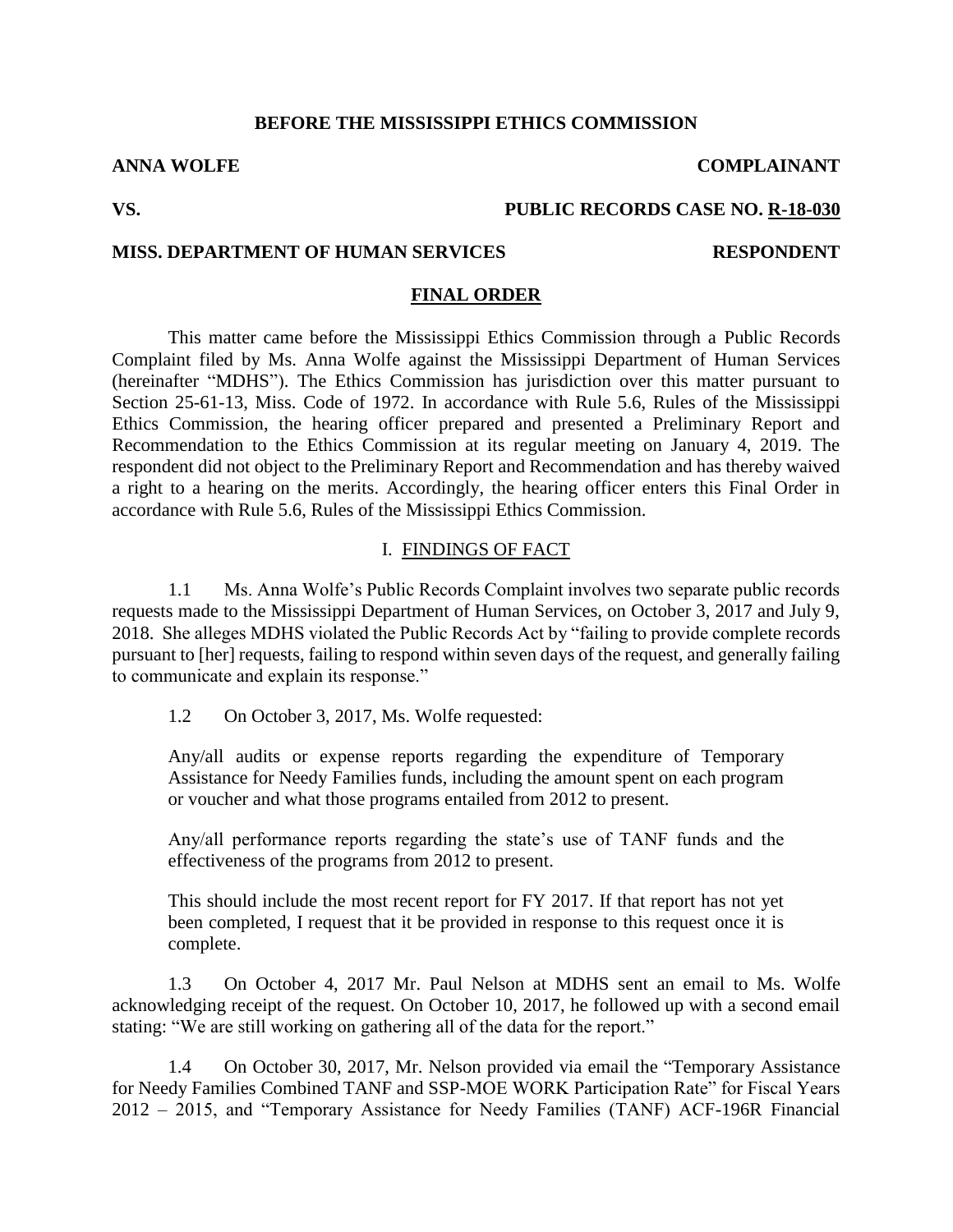Report: Part 1: Expenditure Data" submitted 1/29/2014, 2/18/2015, 6/3/2015, 10/30/2015, 2/3/2016, 4/29/2016, 5/5/2016, and 12/9/2016. In her complaint, Ms. Wolfe states the email "did not contain details about what the programs entailed and did not include any performance reports, nor did [Mr. Nelson] explain why those records, if they exist were omitted. He also did not include the FY 2017 report."

1.5 In response, MDHS states the documents requested by Ms. Wolfe were "provided on October 30, 2017 via email and at no charge. Although fourteen (14) working days from October 3 would have been October 23, 2017, [MDHS] did not unreasonably deny or withhold the requested information."

1.6 Ms. Wolfe's second public records request, submitted July 9, 2018 requested:

Temporary Assistance for Needy Families (TANF) ACF-196R Financial Reports submitted during the time period Jan. 1, 2016 to present.

List of TANF grantees and amount granted in years 2015 through 2018.

1.7 On July 10, 2018, Mr. Nelson at MDHS notified Ms. Wolfe via email: "working on it Anna." Ms. Wolfe sent a follow-up email on July 30 regarding the status, noting that it had been more than seven business days since making her request. On August 6, Ms. Wolfe sent another follow-up email. The same day, Mr. Nelson responded with "I'm writing the invoice letter now. I will send it to you soon."

1.8 The next day, Mr. Nelson provided a letter stating that the documents responsive to her request could be provided at an estimated fee of \$260 ("8 hours total staff time, 4 hours at \$50.00 per hour plus 4 hours at \$15.00 per hour.") and "[u]pon receipt of payment, a copy of the requested information will be forwarded to you."

1.9 On August 7, 2018 Ms. Wolfe sent an email stating that she's "not paying \$260" and requested "an explanation of the records I received, and why they were incomplete."

1.10 On August 20, 2018, Mr. Nelson sent an email to Ms. Wolfe stating: "Please see the attached materials which supplement and complete your public records request made in October 2017. It is our understanding that you have canceled your recent request made on July 9, 2018." Attached to the email were: "Temporary Assistance for Needy Families (TANF) ACF-196R Financial Report: Part 1: Expenditure Data" submitted 5/13/2016, 9/2/2016, 11/10/2016, 2/14/2017, 5/12/2017, 8/9/2017, 11/14/2017, 2/14/2018, 5/16/2018, and 6/20/2018.

# II. CONCLUSIONS OF LAW

2.1 The Mississippi Public Records Act of 1983 (the "Act") declares that public records shall be available for inspection or copying by any person unless a statute or court decision "specifically declares" a public record to be confidential, privileged, or exempt. Section 25-61- 5(1)(a) mandates that "[n]o public body shall adopt procedures which will authorize the public body to produce or deny production of a public record later than seven (7) working days from the date of receipt of the request for the production of the record." Section 25-61-5(1)(b) allows up to (14) fourteen working days for production of public records when the public body provides a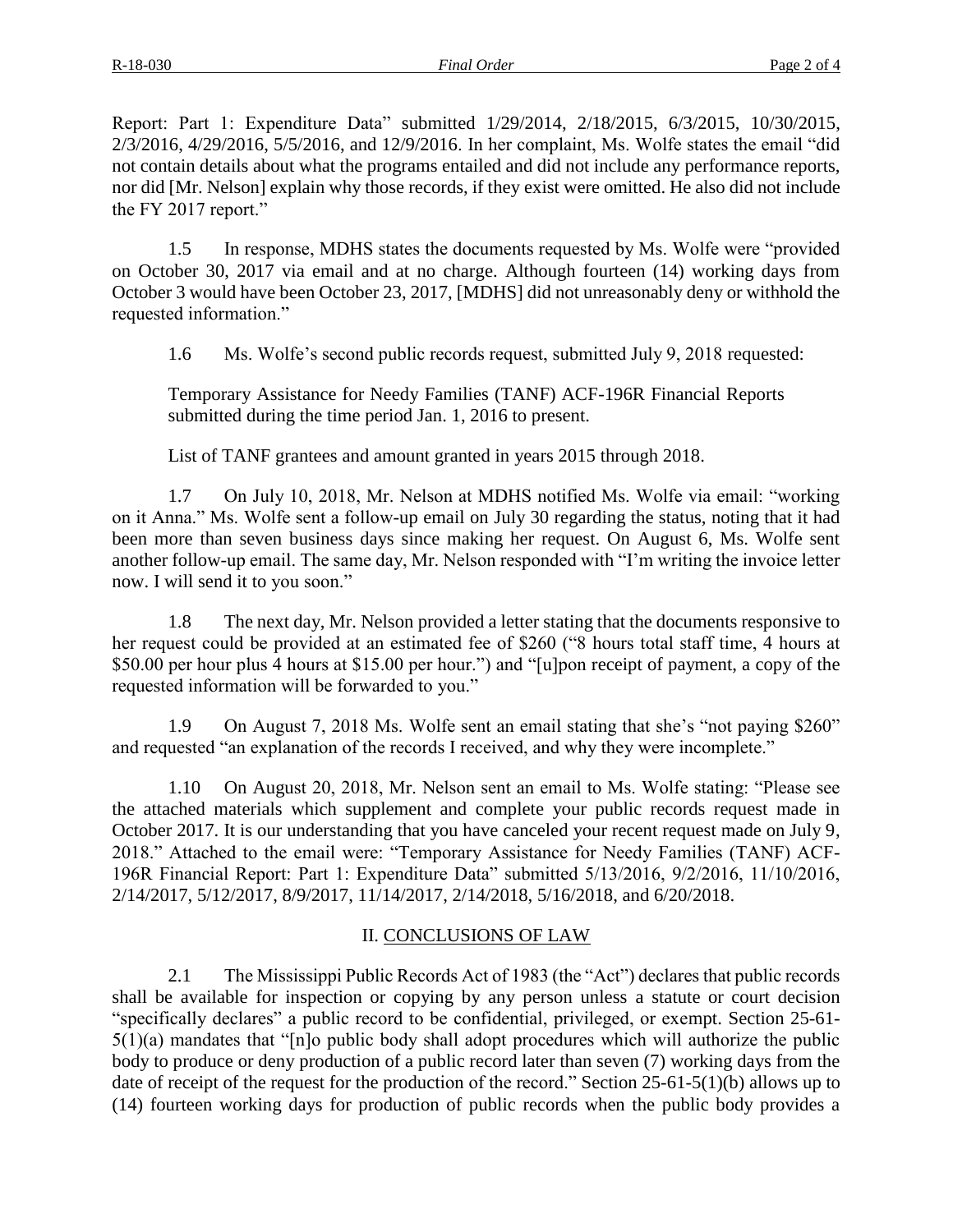"written explanation to the person making the request stating that the record requested will be produced and specifying with particularity why the records cannot be produced within the sevenday period." Production of public records beyond fourteen (14) working days is allowed only upon "mutual agreement of the parties." Section 25-61-5(1)(b). As a result, the Ethics Commission recommends that within five working days of receiving a public records request, a public body should do one of the following to avoid unintentionally violating the Act:

- (a) Provide the record;
- (b) Acknowledge that the public body has received the request and provide [in writing] a reasonable estimate of the time and costs it will require to fully respond, not to exceed fourteen working days;
- (c) Seek a clarification of the request; or
- (d) Deny the request. A public body's failure to provide a written denial is a violation of the act. See Section 25-61-5(3).

Comment 4.3(4), Rule 4, Mississippi Model Public Records Rules. That is, unless it is providing the records or claiming an exemption from disclosure within the seven working day period, a public body should provide, in writing, a reasonable estimate of the time and costs it will take to fully respond to the request, not to exceed fourteen days. The Ethics Commission has noted that upon being presented with a reasonable estimate of actual costs, requestors sometimes change the scope of their request, or decide to withdraw a request for public records. Processing requests prior to receiving a deposit can result in a public body incurring unnecessary costs which requestors do not intend to pay. See Public Records Case No. R-18-027 and R-16-020.

2.2 Based on the record before the Ethics Commission, it appears MDHS provided a written explanation on October 10, 2017 – the fifth working day after receiving Ms. Wolfe's October 3, 2017 request. Without mutual agreement to extend the time allowed to produce documents, MDHS was required to produce records by October 23, 2017 (the 14th working day). As a result, MDHS's production on October 30, 2017 and August 20, 2018 were untimely.

2.3 With regard to Ms. Wolfe's July 9, 2018 public records request, it appears MDHS failed, within seven working days of receiving the request, to produce, deny or explain in writing why the records could not be produced within the seven working day period. Accordingly, although Ms. Wolfe eventually withdrew her public records request upon receiving an estimate of the cost to produce the documents, MDHS technically violated the Act.

# III. CONCLUSION

# WHEREFORE, IT IS HEREBY ORDERED as follows:

3.1 The Ethics Commission finds that the Mississippi Department of Human Services violated Section 25-61-5 by failing to provide documents responsive to Ms. Wolfe's October 3, 2017 request within fourteen (14) working days.

3.2 The Ethics Commission finds that the Mississippi Department of Human Services violated Section 25-61-5, by failing, within seven working days of receiving Ms. Wolfe's July 9, 2018 request, to produce, deny or explain in writing why the records could not be produced within the seven (7) working day period.